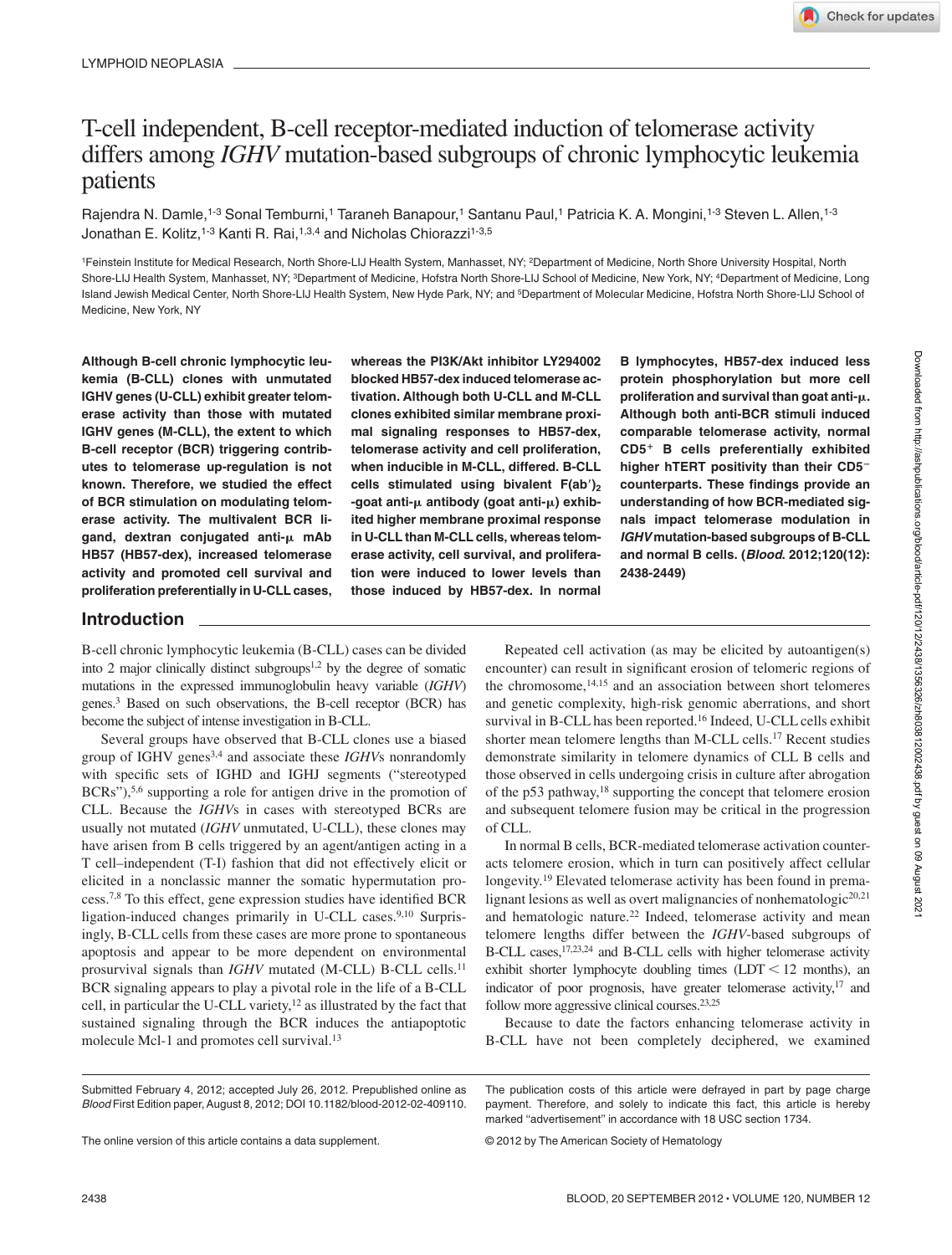whether engagement of the BCR on B-CLL clones cultured in vitro influences telomerase activity in U-CLL and M-CLL clones. Valency of antigenic epitopes and structure of the antigen can have strong influences on BCR signaling in normal B lymphocytes.<sup>26</sup> For this reason, we compared U-CLL and M-CLL clones for their responsiveness to a multivalent, high molecular weight BCR ligand (high affinity HB57 anti-IgM mAb covalently linked to high MW dextran, HB57-dex) and to a bivalent  $F(ab')_2$  preparation of polyclonal goat-anti–human IgM antibodies.

The multivalent BCR ligand and the bivalent BCR ligand elicited enhanced telomerase activity and augmented cell survival that was particularly evident with U-CLL. Although M-CLL cells did show membrane-proximal changes reflective of BCR-mediated activation, these did not translate into increased telomerase activity or prolonged cell survival.

### **Methods**

#### **Patients and healthy donors**

The Institutional Review Board of the North Shore-LIJ Health System approved these studies, which were also conducted in accordance with the Declaration of Helsinki. After informed consent, heparinized venous blood was collected from 56 patients with B-CLL. Laboratory data and *IGHV-D-J* and *IGK/LV-J* DNA sequences were available on all cases and clinical information was available for most.1,3,17 Of the 56 B-CLL cases included in this study, 28 were chosen randomly from a group that expressed *IGHV* with 2.0% difference from the most similar germline gene of both *IGHV* and *IGK/LV* ("unmutated *IGHV* cases"; U-CLL), and 28 from a group that had *IGHV* with  $> 2.0\%$  difference from the most similar germline gene in either *IGHV* or *IGK/LV* ("mutated *IGHV* cases"; M-CLL). Cases included in this study comprised only those expressing sIgM and exhibiting allelic exclusion of *IGHV*. Leukocyte-enriched fractions from healthy persons were also used (Long Island Blood Services). These were provided by donors  $\geq 60$  years of age and were pretested and found negative for HIV and HBV antibodies.

#### **Isolation of PBMCs**

PBMCs were separated from the blood of CLL patients or from enriched leukocyte fractions from healthy donors by density gradient centrifugation using Ficoll-Paque (Pharmacia LKB Biotechnology) and were cryopreserved until further use using a programmable cell-freezing machine (Cryomed).

### **Isolation of B cells**

B cells were isolated from PBMCs using the B-cell isolation kit (Miltenyi Biotec) or the Rosette-Sep kit (Stem Cell Technologies) according to the manufacturer's instructions. Purity of B cells was ascertained by exposing aliquots of cells to allophycocyanin-conjugated anti-CD19, PE-conjugated anti-CD3, PE-conjugated–anti-CD15, and FITC-conjugated anti-CD14 mAbs (BD Biosciences-PharMingen), fixing with 1% paraformaldehyde, and analyzing on a FACSCalibur flow cytometer (BD Biosciences).

#### **Analysis of surface membrane phenotype**

To study expression of BCR-associated molecules on B-CLL cells, FITC-conjugated anti-CD21, PE-conjugated anti-CD81, and anti-CD38 (all from BD Biosciences PharMingen), FITC-conjugated F(ab')<sub>2</sub> fragments of goat anti–human IgM (Southern Biotechnology Associates), PE-conjugated anti-CD79b (Immunotech Coulter), and FITC-conjugated anti–ZAP-70 (eBioscience) were used. Cryopreserved PBMCs were thawed rapidly, washed twice with RPMI 1640 medium, and suspended as 107/mL in PBS containing 1% BSA (Sigma-Aldrich) and 0.1% sodium azide. Cells were stained with antibody combinations that enabled quantification of percent-

ages of B-CLL (CD19<sup>+</sup>CD5<sup>+</sup>) cells expressing CD21, CD79b, CD81, CD38, ZAP-70, or IgM.

#### **Analysis of Ca2**- **flux**

Cryopreserved B cells were thawed and washed twice with RPMI 1640 containing 10% heat-inactivated FCS (Hyclone). Cells were suspended in dye-free RPMI 1640 supplemented with 2% FCS and loaded with Indo-1AM (1 $\mu$ M, Invitrogen) at 37°C for 30 minutes, washed twice, and suspended at  $5 \times 10^6$  /mL. Cell aliquots (200  $\mu$ L) were incubated for 15 minutes at room temperature for depolarization of Indo-1AM. Typically, baseline  $Ca^{2+}$ flux was assessed by acquiring data from unstimulated cells for 30 seconds and for a total of 5 minutes after stimulation. Data were acquired for a total of 5 minutes to evaluate the effect of the stimuli. In some initial experiments,  $Ca^{2+}$ flux was monitored for 15 minutes after stimulation using a FACS LSR-II machine (BD Biosciences). Data are represented as fold change in  $Ca^{2+}$  flux peak values relative to unstimulated controls.

### **Phosphoprotein analysis**

Cryopreserved B cells were thawed and washed twice with RPMI 1640 containing 10% heat-inactivated FCS (Hyclone), suspended at  $5 \times 10^6$ /mL in the same medium, and incubated for 2 hours without any additives or in presence of pharmacologic inhibitors: p38 MAPkinase inhibitor (50nM; Biosource), MEK1/2 /Erk inhibitor-U 0126 (10M; Cell Signaling Technology), PI-3 kinase/Akt inhibitor-LY 294002 (20µM; Calbiochem), or selective Akt inhibitor (at 5 or 20M; Calbiochem). After incubation, cells were washed thoroughly and aliquoted for analysis of phosphoproteins and for evaluation of effects of pathway inhibitors on ability of various agents to stimulate telomerase activity. For phosphoprotein analysis, cells were stimulated for 5 minutes with dextranconjugated murine antihuman IgM mAb (clone HB57 (intrinsic Fab' affinity K<sub>a</sub> of  $5 \times 10^8$ M<sup>-1</sup>), "HB57-dex"; 0.1  $\mu$ g/mL)<sup>26</sup> or with goat F(ab')<sub>2</sub> anti-human  $\mu$ heavy chain (GAH- $\mu$ ; 10  $\mu$ g/mL; Southern Biotechnology Associates). To prevent dephosphorylation, stop buffer (2% methanol-free formaldehyde; Polysciences) + phosphatase inhibitor cocktail (5% volume/volume; EMD Chemicals/ Calbiochem) were added and cells fixed at 37°C for 10 minutes as previously outlined.<sup>27</sup> After washing, cells were permeabilized with chilled methanol (90% volume/volume) for 30 minutes at 4°C. Subsequent to washing twice, cells were stained for 30 minutes with AlexaFluor-488–conjugated mAbs to Akt, p38 MAP kinase, or Erk (all from Cell Signaling Technology). In some experiments, the effect of the selective Akt inhibitor on phosphorylation of hTERT in HB57-dex– treated cells was assessed using the polyclonal anti-phosphoTERT antibody. Cell lysates were also prepared from parallel cultures for assessment of changes in telomerase activity. Fold change in phosphorylation of proteins by clonal members was studied on the FACSCalibur as evidenced by an increase in staining for the phosphorylated forms of these proteins calculated as: mean fluorescence intensity of stimulated cells and mean fluorescence intensity of unstimulated cells

### **Cell cultures for assessment of cellular telomerase activity, proliferation, and survival**

Purified B-CLL cells ( $\sim$  99% pure) or normal B lymphocytes were suspended at a concentration of  $1 \times 10^6$ /mL in RPMI 1640 supplemented with antibiotics and 10% heat inactivated FCS ("complete culture medium"), and  $3 \times 10^6$  cells were cultured in the following conditions: (1) unstimulated; (2) with HB57-dex (0.1  $\mu$ g/mL); and (3) with goat F(ab')<sub>2</sub> antihuman  $\mu$  at 10  $\mu$ g/mL. Dextran-conjugated MOPC 21 mAb (Con-dex) served as control Ig $G_1$  mAb for initial experiments. For evaluation of response to a mitogenic stimulus, a mixture of phorbol 12-myristate 13-acetate (50 ng/mL; Sigma-Aldrich) and ionomycin ( $1\mu$ M; Sigma-Aldrich) was used. To assess cell proliferation,  $2 \times 10^5$  cells were plated in triplicate in similar culture conditions (points 1-3) into 96-well microtiter flat-bottom plates and pulsed with tritiated thymidine  $(1 \mu\text{Ci/well})$  for the last 16 hours of a 64- to 68-hour incubation period. Subsequently, cultures were harvested and subjected to scintillation counting. Data are reported as stimulation indices. Bulk cultures were harvested 64-68 hours after initiation of culture and analyzed for telomerase induction and cell survival.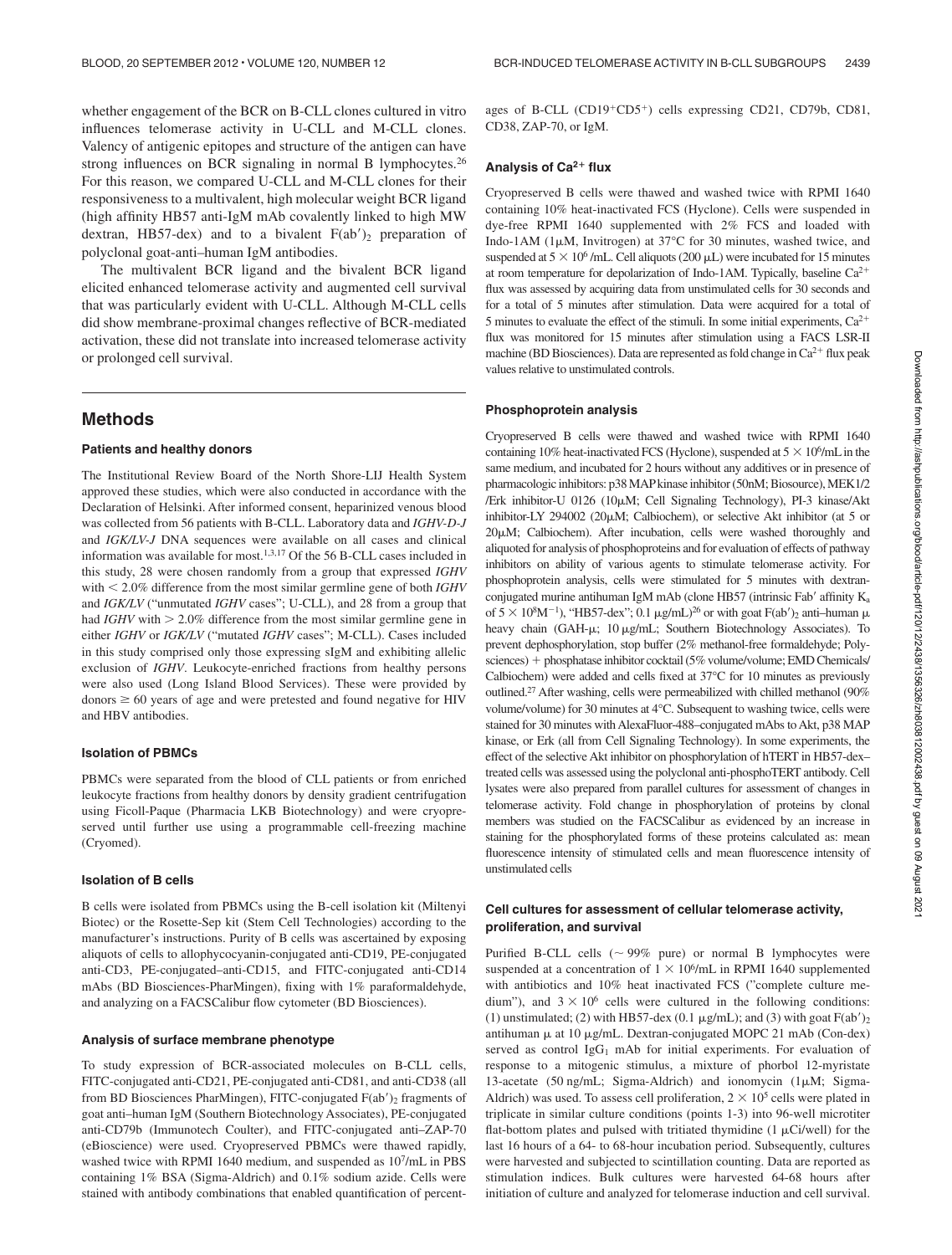2440 DAMLE et al BLOOD, 20 SEPTEMBER 2012 - VOLUME 120, NUMBER 12

**Table 1. Phenotypic analysis of U-CLL and M-CLL cases**

| <b>Marker</b>    | <b>U-CLL</b><br>cells | <b>M-CLL</b><br>cells | P         |
|------------------|-----------------------|-----------------------|-----------|
| lgM              | $78.9 \pm 4$          | $59.4 \pm 6.6$        | < 0.02    |
| CD21             | $84.8 \pm 3.8$        | $85.4 \pm 2.7$        | <b>NS</b> |
| CD79b            | $72.5 \pm 4$          | $68.6 \pm 4.4$        | <b>NS</b> |
| CD <sub>81</sub> | $67.6 \pm 4$          | $78.4 \pm 3.6$        | < 0.05    |
| CD <sub>38</sub> | $44.1 \pm 6.5$        | $19.5 \pm 4.4$        | < 0.001   |
| ZAP-70           | $27.5 \pm 5.6$        | $7.1 \pm 2.9$         | < 0.001   |

Data are mean  $\pm$  SE of the percentage of CD19+CD5+ cells from U-CLL or M-CLL cases expressing particular marker.

NS indicates not significant.

### **Preparation of cell extracts and estimation of telomerase activity**

The detailed method for telomerase detection has been described.<sup>17</sup> Cell lysates prepared from washed cells using cell lysis buffer provided in the TRAPeze telomerase detection kit (Millipore) that uses the telomere repeat amplification protocol<sup>28</sup> were assessed for telomerase activity at  $\sim 64-68$  hours after stimulation.Autoradiograms were densitometrically scanned, and values for total product generated units calculated as per the manufacturer's instructions. Induction of hTERT protein was also studied in normal CD5-based B-cell subsets incubated with anti-BCR antibodies for 3 days. The polyclonal anti-hTERT antibody was used as outlined previously.<sup>29</sup>

### **Analysis of cell survival**

Cultured cells were harvested at 64-68 hours and washed twice with cold PBS. Cells were then fixed for a minimum of 1 hour at 4°C in prechilled 75% ethanol, washed twice with cold PBS, and the pellet suspended in PBS. Fixed cells were exposed to propidium iodide (0.05 mg/mL; Roche Applied Biosciences) overnight in the presence of ribonuclease A  $(0.5 \mu g/mL)$ ; Boehringer Mannheim). At least 30 000 nuclei were analyzed for DNA content on the FACSCalibur. Results are presented as the percentage of nuclei showing subdiploid DNA content.

#### **Statistical analyses**

The paired *t* test was used to determine the significance of differences in stimulation indices in response to HB57-dex or GAH- $\mu$  F(ab')<sub>2</sub> within the same group of cases. The Mann-Whitney test was used when comparing average values from 2 parameters studied on 2 sets of cases.

### **Results**

### **Constitutive expression of surface membrane BCR and associated molecules**

PBMCs from 56 B-CLL cases were studied for surface expression of IgM, CD21, CD79b, and CD81. Although the percentage of CD21- and CD79b-expressing B cells was comparable between U-CLL and M-CLL cases, the percentages of B-CLL cells expressing sIgM and CD81 were significantly higher in U-CLL compared with M-CLL ( $P < .02$  and  $P < .05$ , respectively; Table 1). As expected,<sup>1,30</sup> the percentages of B-CLL cells expressing CD38 or ZAP-70 were also significantly higher among U-CLL cases (both  $P < .001$ ).

### **Analysis of membrane-proximal events elicited by multivalent anti-IgM mAb (HB57-dex)**

BCR-mediated activation of B cells initiates a variety of events, such as mobilization of intracellular  $Ca^{2+}$  and phosphorylation of several key molecules involved in cell cycle- and survival-related pathways. A subgroup of 16 U-CLL cases and 15 M-CLL cases was analyzed for  $Ca^{2+}$  flux in response to BCR stimulation using HB57-dex. In preliminary kinetic studies,  $Ca^{2+}$  flux was monitored for up to 15 minutes after stimulation; in all subsequent experiments,  $Ca^{2+}$  flux was tracked for 5 minutes. As a positive control for cellular responsiveness,  $Ca^{2+}$  mobilization elicited by a mitogenic stimulus (PMA  $+$  ionomycin) was evaluated in every instance. Cells from all cases were efficiently loaded with Indo-1 and were found to be physiologically active because they responded to the mitogens. Figure 1A shows results from a representative experiment using U-CLL cells and Figure 1B summarizes values on maximum fold increases in  $Ca^{2+}$  flux in response to HB57-dex among subsets of CLL cases. Surprisingly, although mitogeninduced changes in  $Ca^{2+}$  flux were observed in every case, anti-IgM–induced changes in  $Ca^{2+}$  flux were low or absent.

Several previous studies have identified involvement of PI-3 kinase, Akt, p38 MAP kinase, and Erk in cell survival-related pathways in B-CLL.31-33 Therefore, we analyzed, using the phosphoflow technique, differences in phosphorylation induced by anti-IgM stimulation in  $CD19+CD5+$  cells from 20 patients. Figure 1C-E illustrate phosphorylation of Akt, Erk, and p38 MAP kinase, respectively, observed in all cases and also in clones stratified by *IGHV* mutations. Notably, changes in phosphorylation of all 3 molecules induced by the dextran-conjugated anti- $\mu$  mAb were comparable between the U-CLL and M-CLL subgroups.

### **Telomerase induction by dextran-conjugated anti-IgM mAb**

Ex vivo telomerase activity is lower in B cells isolated from the blood of M-CLL compared with U-CLL patients.<sup>17</sup> To assess whether the 2 subsets differed in telomerase activity after BCR stimulation in vitro, B-CLL cells from 6 U-CLL and 6 M-CLL cases were cultured for 3 days in the absence or presence of HB57-dex. Cells from replicate cultures were harvested daily and cell lysates analyzed for telomerase activity. Although telomerase activity in the residual live cells from unstimulated cultures dwindled appreciably (to 17%-37% of that detected in freshly isolated cells in the U-CLL cases; Figure 2A), the HB57dex treatment up-regulated telomerase activity principally in U-CLL cells. Figure 2B (right panel) illustrates the autoradiograph from 1 representative case from each category. Figure 2C shows kinetics of telomerase induction in representative U-CLL and M-CLL clones cultured in the absence or presence of the anti-IgM stimulus. Finally, B-CLL cells from 17 U-CLL and 17 M-CLL patients were analyzed for induced changes in telomerase activity. Overall, 15 of 17 U-CLL cases exhibited HB57-dex–induced telomerase activity (Figure 2D); on the contrary, HB57-dex did not induce telomerase activity in 15 of 17 M-CLL cases.

### **Akt activity is involved in BCR-promoted hTERTphosphorylation and telomerase activity in U-CLL**

To identify the relative contributions of Akt, Erk, and p38 MAP kinase to BCR-induced telomerase activity, we blocked the activities of these signaling intermediates with pharmacologic inhibitors. Doses were used that were found by phosphoflow to efficiently block phosphorylation of specific target molecules on stimulation through the BCR. Because BCR activation predominantly facilitated telomerase activation/retention in U-CLL cells, we studied the effect of these inhibitors on BCR-mediated telomerase activation in a set of 10 U-CLL cases. Erk inhibition effectively abrogated 5%-48% of the HB57-dex induced telomerase activity in 6 of 10 cases, whereas MAPK inhibition resulted in 3%-61% abrogation in 6 of 10 cases. On the other hand, PI3K/ Akt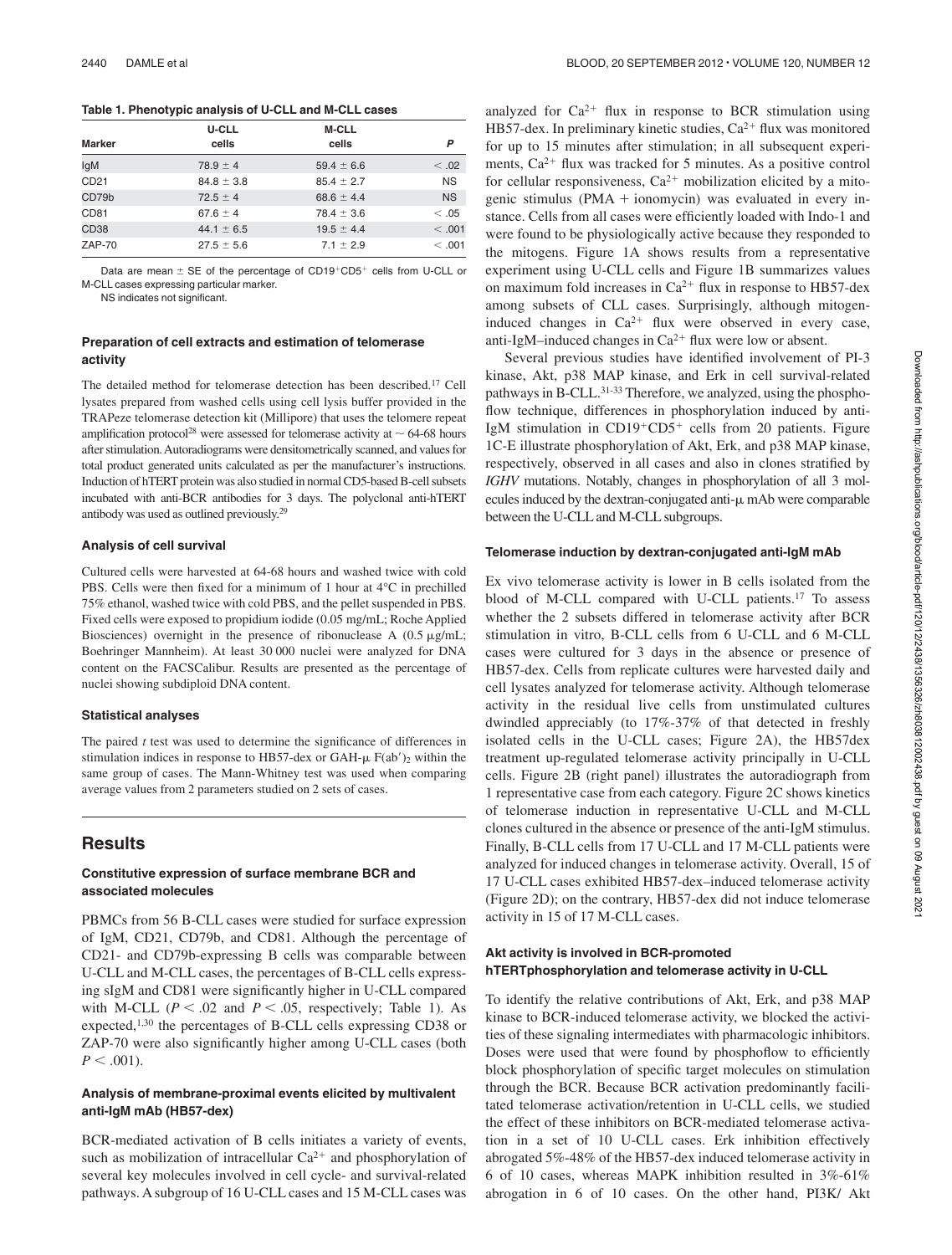

Figure 1. Anti-IgM (HB57 dex)-mediated membrane proximal events. (A) Induction of Ca<sup>2+</sup> flux by B-CLL cells. Ratiometric analysis of Indo-1 fluorescence in its Ca-bound to free state indicative of intracellular [Ca<sup>2+</sup>] was performed over a 15-minute period after activation with various reagents: PMA + ionomycin, goat anti-human-µ, or HB57dex. In all experiments, the ratio of  $Ca<sup>2+</sup>$  mobilization in response to a signal to unstimulated was calculated over a 5-minute period (vertical dotted line). The figure shows representative tracings from 1 B-CLL case included in optimization studies. (B) Fold induction of Ca<sup>2+</sup> flux by BCR stimulation using HB57-dex compared with baseline levels in 16 U-CLL and 15 M-CLL patients. Baseline levels were established by acquiring data from unstimulated cells for 30 seconds before addition of the stimulants. Statistical significance of the comparisons was evaluated using the paired <sup>t</sup> test. Differences were not significant. (C-E) BCR-mediated phosphorylation of Akt, Erk, and MAPK. Fold change in mean fluorescence intensity acquired by flow cytometry elicited by HB57-dex over unstimulated controls in all cases (2 scattergrams on the left); scattergrams on the right represent values obtained in cases segregated by IGHV gene mutations. (C) pAkt. (D) pErk. (E) p-p38MAPK. Statistical significance of the comparisons was evaluated using the paired rtest. Differences were not significant.

inhibitor-LY294002 abrogated 50%-100% of the HB57-dex induced telomerase activity in 9 of 10 cases and did not show any effect in 1 of 10 cases. The efficacy of PI3K/Akt inhibition differed significantly from that seen with Erk inhibition  $(P < .001)$  and MAPK inhibition ( $P < .01$ ; Figure 2E). Furthermore, in a subset of 3 U-CLL cases and 3 M-CLL cases, the selective Akt inhibitor inhibited both phosphorylation of hTERT and functional telomerase activity in a dose-dependent manner (Figure 2F), suggesting that, among Akt, Erk, and p38MAPK, Akt plays the most prominent role in telomerase induction.

### **BCR activation induces proliferation and rescues U-CLL cells from apoptosis**

To determine the extent that enhanced telomerase activity in U-CLL was accompanied by enhanced viability and proliferation in response to BCR signals, B-CLL cells and B cells from normal subjects were cultured for 3 days with HB57-dex. Compared with the proliferative response elicited by HB57-dex in normal B cells (see Figure 6D) that observed in CLL cells is extremely low and U-CLL cells showed significantly greater stimulation indices compared with those observed for M-CLL cases  $(P < .001;$  Figure 3A).

Studies with B-CLL patients show that the size of a B-CLL clone in vivo is regulated by both the clonal growth and death rates.<sup>34</sup> It was therefore of interest to examine whether U-CLL clones with heightened telomerase activity have diminished death rates. To address this, we first cultured purified B-CLL cells from 20 U-CLL cases and 20 M-CLL cases in the absence of any supplementary survival factors. Using propidium iodide fluorescence (Figure 3B), we observed higher levels of spontaneous apoptosis in U-CLL than M-CLL cases  $(P < .05;$  Figure 3C), consistent with other studies.<sup>11</sup> Next, we analyzed the effect of BCR crosslinking by HB57-dex on levels of apoptosis within the U-CLL and M-CLL subsets over a 3-day period. Significant numbers of leukemic cells from U-CLL cases, but not M-CLL cases, were rescued from spontaneous apoptosis ( $P < .001$ ; Figure 3D). To associate the activity of telomerase to the retention of viability of unstimulated cells in culture, we analyzed cell lysates taken from viable cells at incremental times over a 4-day period in culture. Figure 3E shows a representative case of the 6 analyzed from each U-CLL and M-CLL subgroup. Note the inverse association of cell survival and levels of telomerase activity.

### **Anti-BCR stimulation by polyclonal antibodies to IgM influences membrane-proximal and -distal events comparably in U-CLL and M-CLL cases**

The form in which the antigen is displayed affects a B cell's ability to bind it via the BCR,<sup>26</sup> and agonistic antibodies differ in their ability to bind to surface membrane IgM. The responsiveness of CLL B cells to  $F(ab')_2$  fragments of goat anti- $\mu$  antibodies was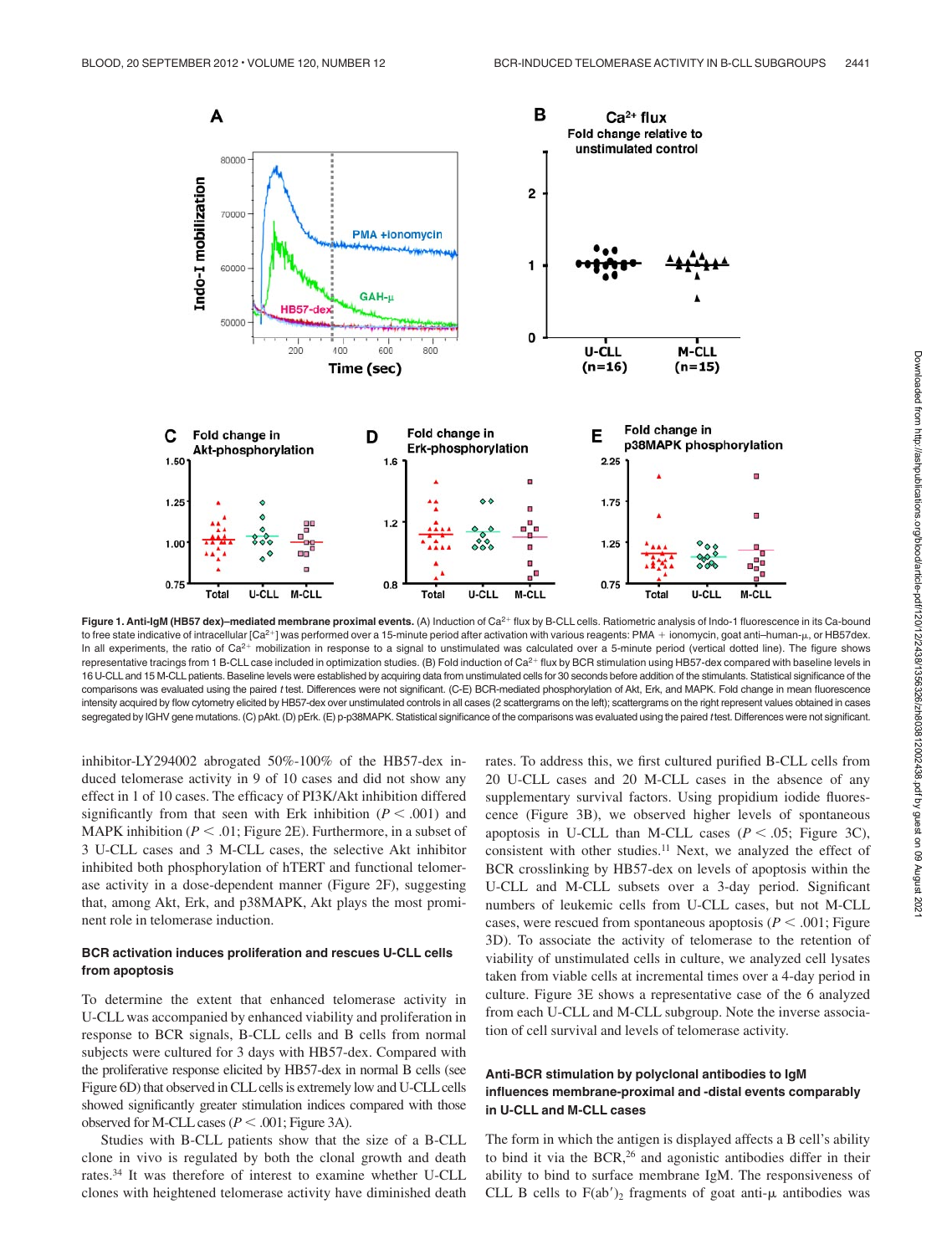

Figure 2. Spontaneous and BCR-induced changes in telomerase activity in CLL cases. Purified B cells from 6 U-CLL and 6 M-CLL cases were cultured without or with BCR stimulation. (A) Spontaneous decrease in telomerase activity within residual live cells at day 1, 2, and 3 of culture in U-CLL (left) and M-CLL (right) cases. (B) Telomerase activity assessed in cell extracts prepared from uncultured cells (A1 and A2), cells cultured in medium alone (B1 and B2), or cells cultured with HB57-dex for 3 days (C1 and C2). A1, B1, and C1 represent heat-treated internal controls for A2, B2, and C2, respectively. The representative autoradiograph on the left (U-CLL case) shows induction/retention of telomerase activity, whereas the M-CLL case on the right does not. (C) Change in telomerase activity over time, elicited by anti-IgM stimulation, in 1 representative case each. Stimulation using HB57-dex induces telomerase activity in U-CLL cases, but not in M-CLL cases. (D) Pooled data for fold increase in telomerase activity within HB57-dex cultures, relative to control in 17 U-CLL (left) and 17 M-CLL cases (right). U-CLL showed a significantly higher fold change in telomerase activity than M-CLL cases (P < .001). (E) Pharmacologic inhibition of telomerase activity induced by BCR stimuli: B cells from 10 U-CLL cases were subjected to pretreatment with inhibitors of PI3K/Akt, Erk, or p38MAP kinase and then activated using HB57-dex for 3 days. Cells were harvested and cell lysates subjected to quantification of telomerase activity. Data represent percent inhibition of the HB57-dex-mediated telomerase activity as elicited by the inhibitors. (F) Effect of preincubation with Akt-specific inhibitor on HB57-dex-induced hTERT phosphorylation (upper panel) in 3 U-CLL cases (U1, U2, and U3) and 3 M-CLL cases (M1, M2, and M3). The inhibitor exerts a dose-dependent effect on phosphorylation hTERT. Lower panel: Functional telomerase activity in parallel cultures.

compared with that elicited by HB57-dex by studying membraneproximal Ca<sup>2+</sup> flux. In both U-CLL and M-CLL cases, goat anti- $\mu$ elicited higher Ca<sup>2+</sup> flux than that HB57-dex (both  $P < .01$ , Figure 4A, for comparison see Figure 1B). Changes in levels of phosphorylated Akt, Erk, and  $p38$  MAP kinase elicited by goat anti- $\mu$  were also studied by phosphoflow; these antibodies elicited significantly

greater phosphorylation of both Akt and Erk in U-CLL compared with M-CLL cases (Figure 4B-D).

In the same CLL cases, telomerase activity increased between 1.2- and 2.8-fold in response to stimulation with goat anti- $\mu$ ; however, a significantly greater proportion of U-CLL (11 of 17) cases responded than the M-CLL (4 of 17) cases (Figure 5A). Goat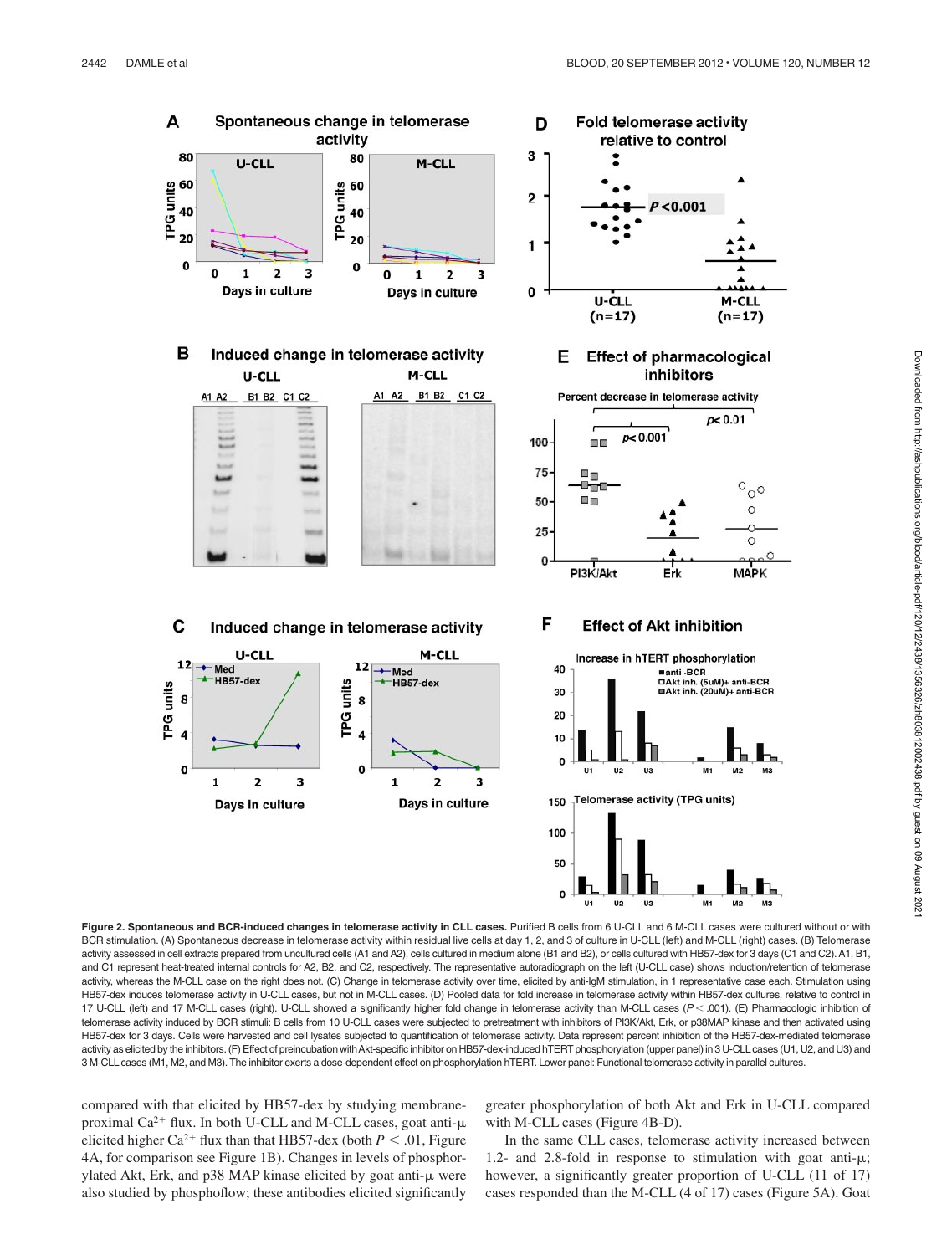

**Figure 3. Effects of HB57-dex on B-CLL cell proliferation and survival.** (A) A total of 2  $\times$  10<sup>5</sup> isolated B cells in triplicate from 17 U-CLL and 17 M-CLL cases were cultured for  $\sim$  68 hours with culture medium or with HB57-dex. Cultures were pulsed with tritiated thymidine for the last 16 hours and harvested to count incorporated radioactivity. Stimulation ratios were calculated for each case as the ratio of radioactivity incorporated in stimulated cells relative to unstimulated cells. HB57-dex elicited significantly higher proliferation in U-CLL compared with M-CLL clones  $(P < .001;$  Mann-Whitney test). Purified B-CLL cells from 20 cases each of the U-CLL and M-CLL subgroups were incubated without or with BCR stimulation or mitogenic stimulation with PMA + ionomycin for a period of 3 days. (B) DNA content indicative of sub G<sub>0</sub> (apoptotic peak) measured by propidium iodide staining. (C) Spontaneous apoptosis in B cells from 20 U-CLL and 20 M-CLL cases was significantly higher in U-CLL. (D) HB57-dex mediated rescue from apoptosis. Bar graphs represent mean  $\pm$  SE values for rescue from apoptosis 20 cases each. Significant rescue from apoptosis is observed only in HB57-dex–treated U-CLL cells. (E) Simultaneous analysis of cell survival and telomerase activity in cell extracts after 3 days in culture. There is an inverse association in representative U-CLL and M-CLL cases.

anti- $\mu$  induced lower proliferative responses than HB57-dex, and responsiveness did not differ between *IGHV* mutation-based subgroups (Figure 5B). Notably, HB57-dex rescued cells from apoptosis in 10 of 10 U-CLL cases examined, whereas the polyclonal goat anti- $\mu$  antibodies induced it in 8 of 10 instances (Figure 5C).

### **Effect of anti-BCR Abs on normal B cells**

Next, we ascertained the ability of the anti-IgM reagents to elicit responses in purified B cells from normal elderly persons. Figure 6A shows increased phosphorylation of Akt, Erk, and p38 MAP kinase elicited by HB57-dex and goat anti- $\mu$ . Although both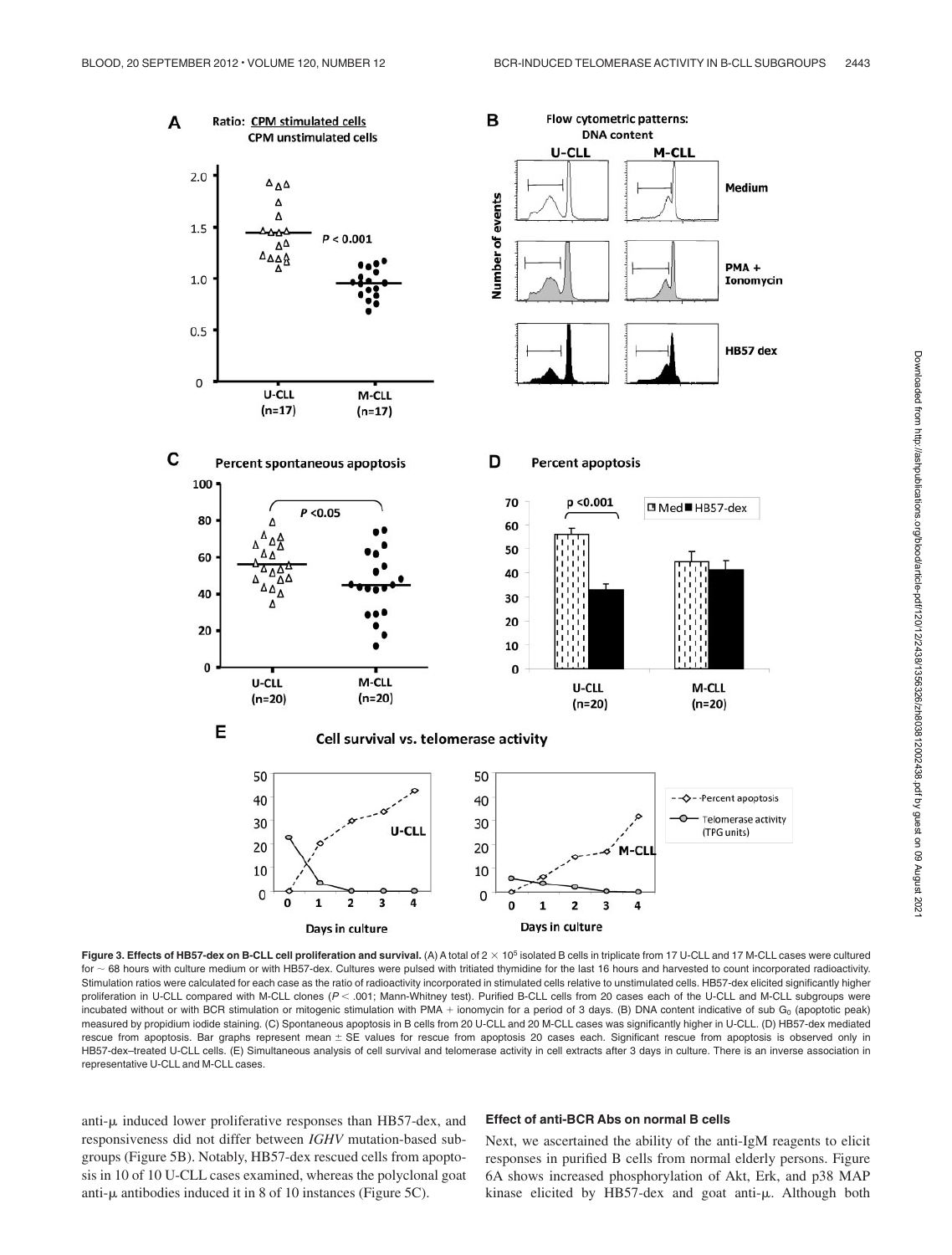

Figure 4. Goat anti-µ F(ab')<sub>2</sub>-mediated membrane-proximal events. (A) Ca<sup>2+</sup> flux in response to goat anti-µ F(ab')<sub>2</sub> was assayed for 5 minutes. Scatter plots of fold change in Ca<sup>2+</sup> flux relative to control in 16 U-CLL versus 16 M-CLL cases. (B) Scatterplots depicting fold change in phospho-Akt, phospho-Erk, and phospho-p38MAPK levels in 20 B-CLL cases divided into U-CLL and M-CLL subgroups. U-CLL and M-CLL exhibited significant differences in the extent of phospho-Akt and phospho-Erk up-regulation after exposure to goat anti-µ. (C) Comparison of efficacy of HB57-dex and goat anti-µ F(ab′)<sub>2</sub> in eliciting protein phosphorylation of Akt, Erk, and p38 MAPK, in B cells from 20 CLL cases. Goat anti- $\mu$  elicited a stronger response in terms of Akt phosphorylations than HB57-dex did ( $P < .05$ ).

reagents were effective, in each instance, the goat anti- $\mu$  induced significantly greater phosphorylation of the 3 signaling intermediates than HB57-dex. Of note, goat anti- $\mu$  also led to phosphorylation of p38 MAP kinase, whereas, as noted for B-CLL cells, HB57-dex did not. Unlike with B-CLL cells, HB57-dex induced Ca<sup>2+</sup> flux in normal B cells, as early as within 5 minutes of anti-BCR encounter (data not shown).

Normal B cells were also studied for induction of telomerase activity and cell proliferation and survival after 3 days of culture. Whereas both HB57-dex and goat anti- $\mu$  induced an increase in the number of hTERT<sup>+</sup> cells in 4 of 5 normal persons (Figure  $6B$ ), neither stimulus brought about an increase in the density/amount of hTERT protein in hTERT<sup>+</sup> normal B cells. Interestingly, among the cultured cells,  $CD5<sup>+</sup>$  B cells from 4 of 5 healthy persons tested showed greater increase in hTERT<sup>+</sup> cells than the  $CD5<sup>-</sup>$  B cells (Figure  $6B$ ). Finally, HB57-dex and goat anti- $\mu$  induced telomerase function to an equal degree (Figure 6C).

Although the 2 types of anti-BCR antibodies did not differ in induction of hTERT or telomerase activity, they did differ significantly in their abilities to induce cell proliferation and survival. In every case studied, HB57-dex elicited significantly higher proliferative responses than goat anti- $\mu$  (Figure 6D). In addition, HB57-dex rescued normal B cells from apoptosis in all people studied, whereas goat anti- $\mu$  induced significant levels of apoptosis in every instance (Figure 6E).

### **Comparative analyses reveal a positive cell survival-promoting trend in U-CLL cases stimulated by a crosslinking anti-BCR stimulus**

Interaction of the BCR with an agonist culminates in a series of events, which in turn govern distinct cell fates: proliferation or death. We focused on these outcomes by comparing fold changes in initial  $Ca^{2+}$  flux with fold change in DNA synthesis and telomerase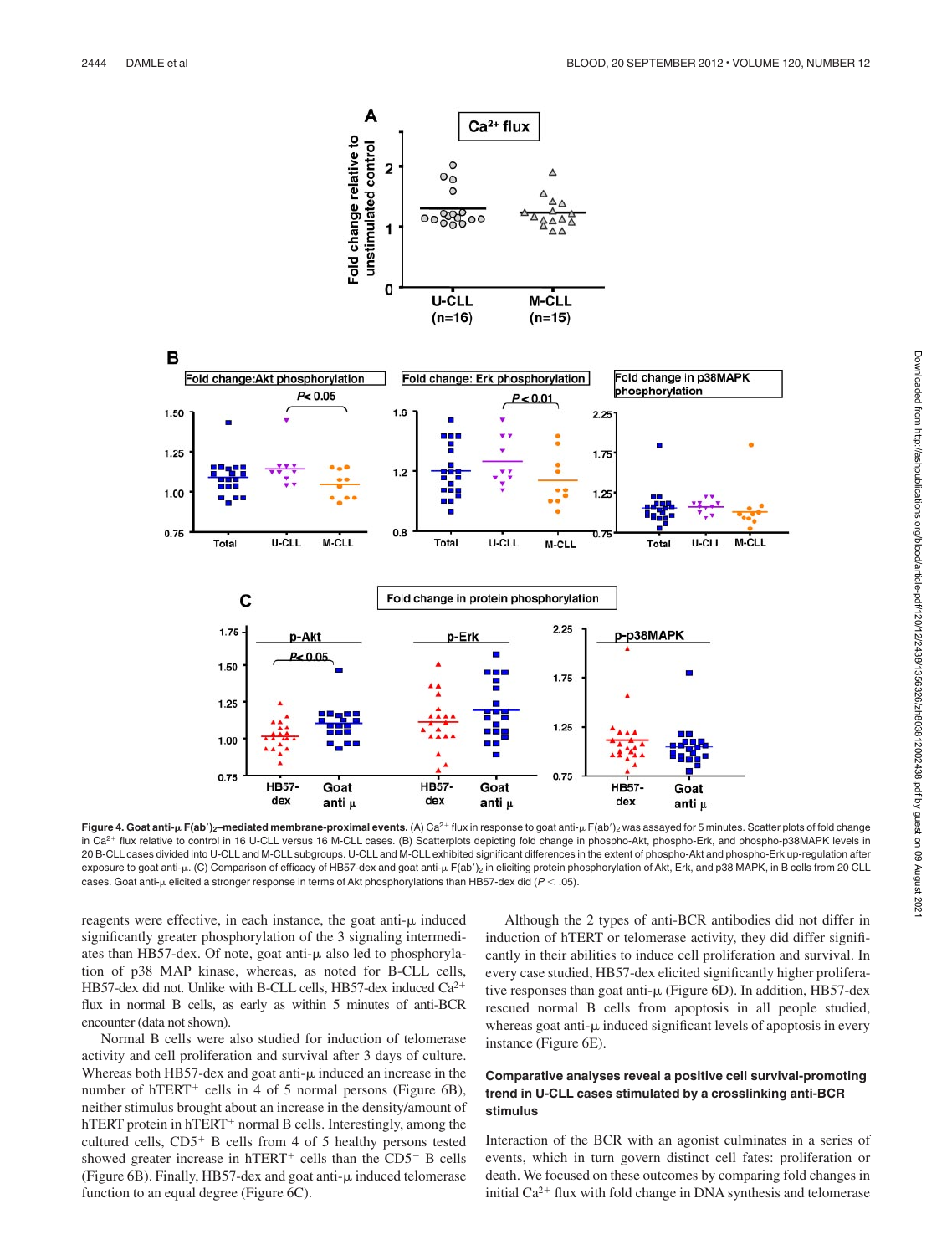**Figure 5. Effects of goat anti- F(ab)<sup>2</sup> on telomerase activity, proliferation, and survival in B-CLL cells.** B-CLL cells from 17 cases each of the U-CLL and M-CLL subgroups were cultured alone or with  $F(ab')2$  fragments of goat anti- $\mu$ Ab. (A) Effect of BCR crosslinking on induction of telomerase activity. Four of 17 M-CLL clones (open symbols) show significant induction in telomerase activity. Fold increases in telomerase activity induced in U-CLL and M-CLL subgroups are comparable. (B) Goat anti- $\mu$  goat induced proliferative responses in 3 of 17 U-CLL and 5 of 17 M-CLL cases. (C) In a subset of 10 each of the cases studied for panel A, a comparison of the effects of the goat anti- $\mu$  F(ab')<sub>2</sub> with HB57-dex was performed. Note that, in 9 of 10 U-CLL cases, stimulation using HB57-dex resulted in rescue from spontaneous apoptosis, whereas 8 of 10 U-CLL cases showed an increase in apoptosis with the goat anti- $\mu$  F(ab')<sub>2</sub> Ab. Marginal  $(< 10\%)$ , insignificant rescue from apoptosis using HB57-dex was observed in 4 of 10 M-CLL cases.



activity. Such comparisons were made in 16 U-CLL and 16 M-CLL cases stimulated with HB57-dex and 28 cases, also divided equally between U-CLL and M-CLL, using goat anti- $\mu$ . Plots on the left side of Figure 7A and B represent data from individual cases, with lines connecting data points for the same cases; box-plots on the right represent the distribution within the sets of cases as a whole. U-CLL clones display a positive trend in responsiveness elicited by HB57-dex: the initial  $Ca^{2+}$  flux resulting in increased S phase entry accompanied a marked elevation in telomerase activity. On the other hand, although cell stimulation using goat anti- $\mu$  induced significant  $Ca^{2+}$  flux, this event did not lead to an increase in proliferation. Furthermore, induction of telomerase activity in the U-CLL cases by polyclonal anti- $\mu$  stimulation was very heterogeneous, with a marked elevation in 3 cases, marked suppression in 3, and no response in 8 of 14 cases studied (Figure 7A bottom left panel). For M-CLL, neither goat anti- $\mu$  nor HB57-dex elicited significant proliferation or telomerase activity in any of these cases (Figure 7B bottom right).

### **Discussion**

In this study, we analyzed the effects of BCR crosslinking on induction of telomerase activity and related these findings to other more standard functional readouts of sIg signaling (survival and proliferation). The study was based on the hypotheses that a T-I antigen(s), which might not elicit a classic GC reaction, drive(s) B-CLL cells, especially in U-CLL cases,<sup>7,8</sup> and that this drive is one of the factors accounting for clinical aggressiveness. We tested this possibility in a cohort of  $slgM<sup>+</sup>$  B-CLL cases (composing both U-CLL and M-CLL cases) stimulated by distinct anti-IgM Abs. For these experiments, we used surrogate antigens (anti-IgM Abs) that differ in affinity and valency. Because T-I antigens usually exhibit similar antigenic epitopes displayed repetitively along a linear backbone, we used an anti- $\mu$  mAb HB57 (K<sub>a</sub> = 5  $\times$  10<sup>8</sup>M<sup>-1</sup>) conjugated to dextran (HB57-dex) to mimic multimeric binding of a native T-I antigen.<sup>35</sup> Such responses were compared with those observed after stimulation with  $F(ab')_2$  fragments of goat anti- $\mu$ antibodies (goat anti- $\mu$ ), similar to those widely used as BCR agonists that activate B cells by bivalent binding. Various forms of anti-IgM reagents (soluble and bead-bound monoclonal and polyclonal Abs) have been used to study BCR responsiveness of B-CLL cells,13,36,37 although the extent that BCR stimulation contributes to the observed prolonged replicative history of the leukemic cells<sup>17</sup> and eventually to aggressive clinical outcome remains unclear.

Initially, we ruled out the possibility that the dextran molecule used as a backbone for HB57 linkage itself delivered a signal by analyzing its ability to rescue B-CLL cells from apoptosis and promote cell proliferation (supplemental Figure 1, available on the *Blood* Web site; see the Supplemental Materials link at the top of the online article). This was not the case. Furthermore, although the number of  $slgM^+$  cells was higher in the U-CLL cases studied (Table 1), a difference in surface receptor density was not found (supplemental Figure 2), thus differing from the findings of some.38,39

Telomerase, an enzyme that "repairs" short telomeres, acts during S-phase when these structures are replicated by conventional DNA duplication machinery.<sup>40</sup> Among B-CLL subgroups,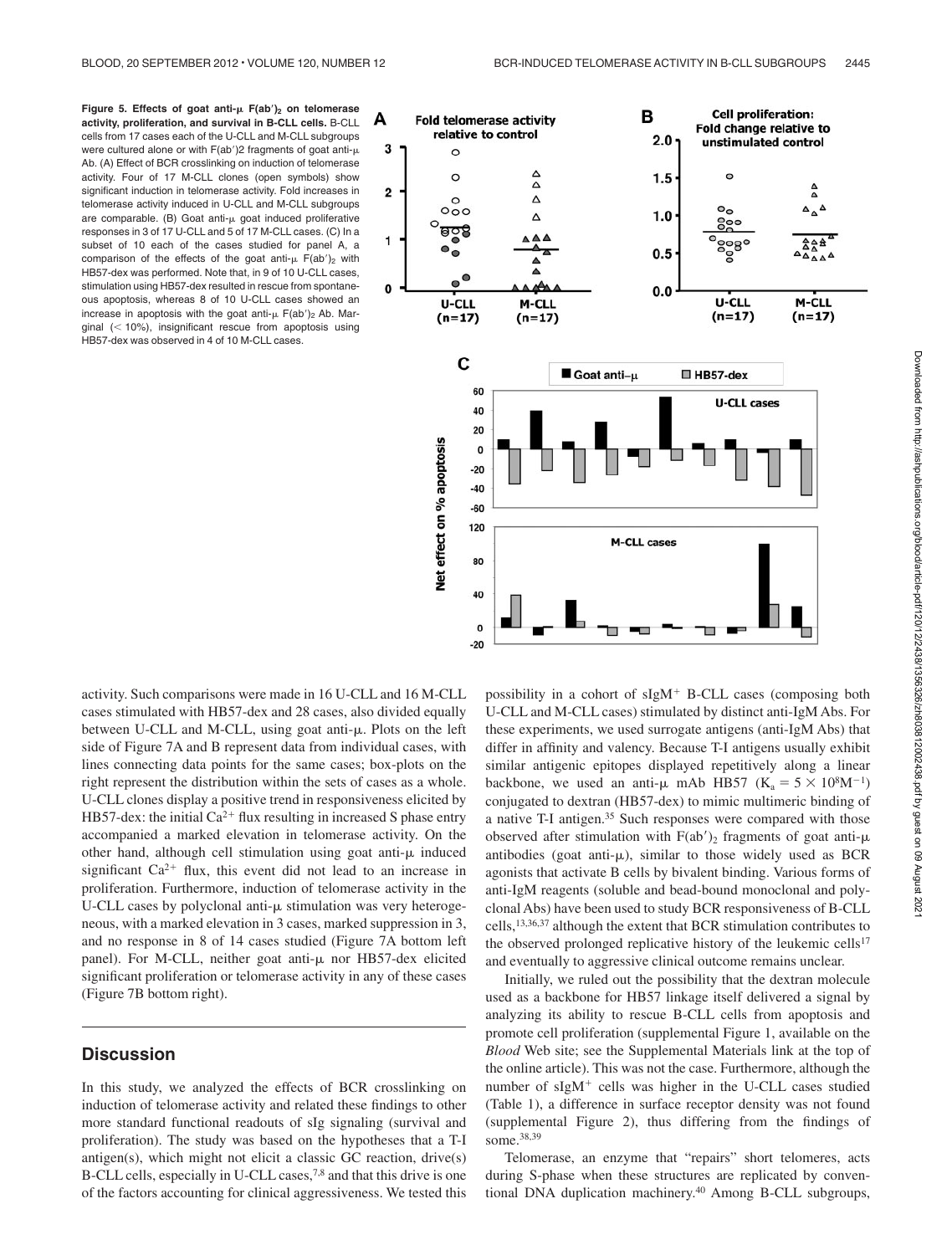

A Fold change in protein phosphorylation



ex vivo telomerase activity is significantly higher in U-CLL cases.<sup>17</sup> In addition, a recent quantitative study of hTERT transcript levels in CLL patients indicates a strong inverse correlation of

levels of the full-length transcript with the percentage of *IGHV* mutations; thus, at both the mRNA and protein function levels, telomerase is elevated in U-CLL cases.<sup>41</sup> We therefore sought to better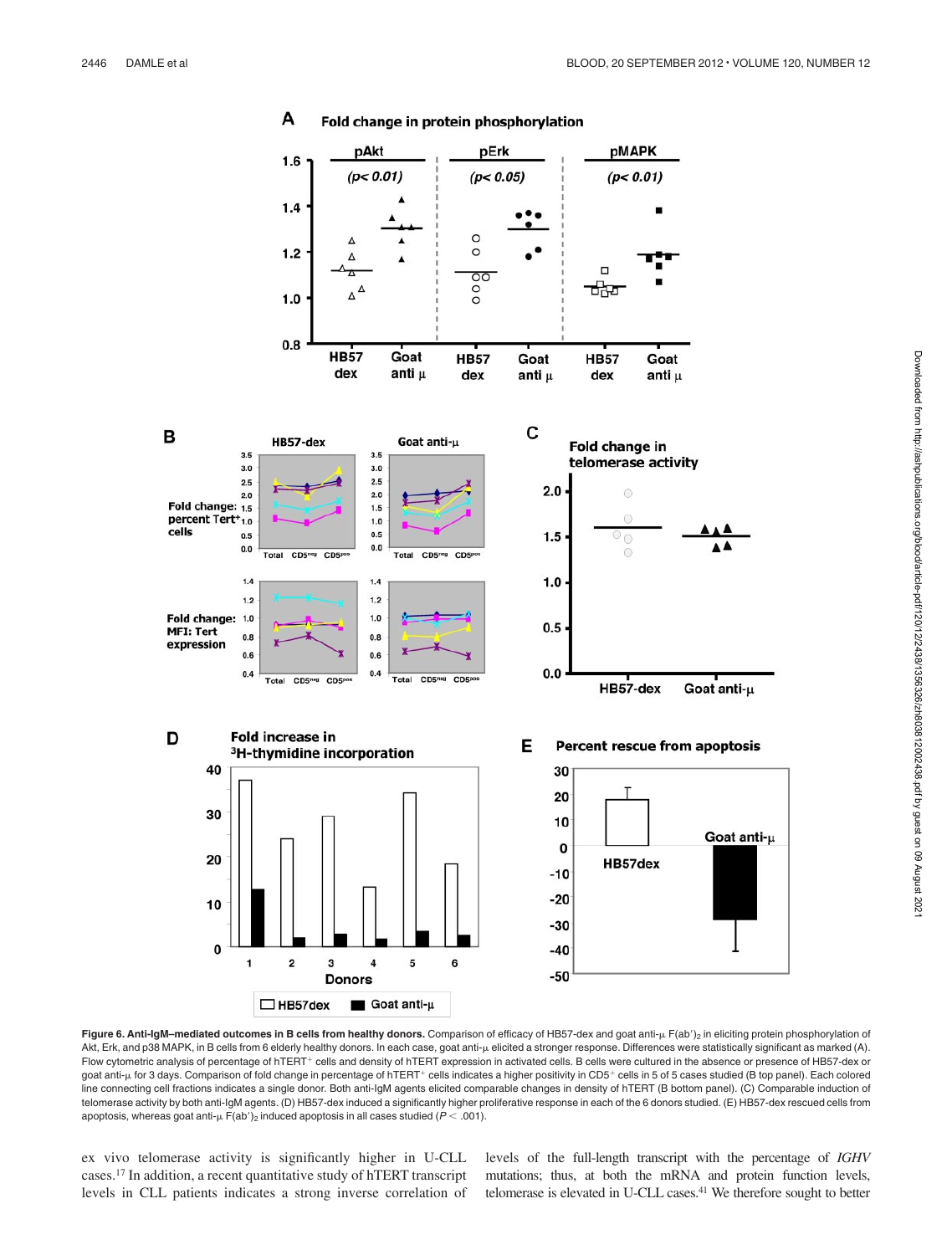**Figure 7. Comparison of Ca2**- **flux, proliferation, and telomerase activity in individual cases.** B-CLL cells from 16 U-CLL and 15 M-CLL cases were analyzed for responsiveness to HB57-dex and to goat anti- $\mu$  F(ab')<sub>2</sub>. The left side of every panel depicts scattergrams representing fold change compared with unstimulated cells:  $Ca<sup>2+</sup>$  flux, at 5 minutes after stimulation, and proliferation and telomerase activity after 3 days in culture. Each line connecting 3 points represents a single patient. The right half of every panel depicts box plots of the same data (on the left), indicating mean values (horizontal line inside box) and whiskers representing lowest and highest value for each parameter. The trend of responses is different for the U-CLL (A) and M-CLL (B) cases. B cells from unmutated cases show  $Ca^{2+}$  flux and proliferative response similar to those in the mutated cases, but their telomerase activity is significantly higher than in the mutated cases.



understand how the efficacy of interaction with the BCR impacts telomerase activation and how downstream events are linked in B-CLL cells. Stimulation of U-CLL cells with HB57-dex consistently elevated telomerase activity and prolonged cell survival, whereas the same signal elicited minimal or no responses in M-CLL cells. This difference in responsiveness may not be solely explained by differential signaling capacities between U-CLL and M-CLL clones, as suggested previously.<sup>13,39</sup> Indeed, using a multivalent ligand that probably simulates a higher affinity, repeated interaction of BCR with antigen the current study addresses the basis of the observed differences in BCR responsiveness in U-CLL and M-CLL cases.

Only certain biochemical inhibitors of key molecules in pathways downstream of BCR stimulation exhibited a marked effect on telomerase activity. The PI3K/Akt inhibitor LY294002 exerted a pronounced inhibitory effect, whereas the Erk inhibitor downmodulated HB57-dex–induced telomerase activity to a lesser extent (Figure 2E). A tight link between up-regulation of telomerase activity and increased cell survival was observed in individual

cases; such a link provides indirect evidence for the "longevitypromoting" role played by telomerase in cell systems.<sup>42</sup> However, this link was not as apparent for circulating B lymphocytes from normal persons. Thus, although B cells from normal donors stimulated with goat anti- $\mu$  showed greater phosphorylation of Akt, Erk, and p38 MAP kinase, rescue from spontaneous apoptosis and induction of cell proliferation were better achieved when cells were stimulated using HB57-dex. Notably, both anti-IgM agents induced comparable functional telomerase activity (Figure 7). Collectively, these data suggest that the multimeric nature of the HB57-dex stimulation is more relevant for rescue from apoptosis and induction of subsequent cell proliferation than for induction of telomerase, which is comparable to that of the goat anti- $\mu$  antibodies. Although CD5neg B cells constitute the majority of normal B cells, Tert protein expression was induced by anti-IgM cross linking in a greater proportion of  $CD5<sup>+</sup>$  B cells in healthy persons.

Furthermore, at concentrations reported previously, <sup>39,43</sup> goat anti- $\mu$  induced significant Ca<sup>2+</sup> flux (Figure 4A) and phosphorylation of Akt and Erk in U-CLL cases (Figure 4B-C) but did not stimulate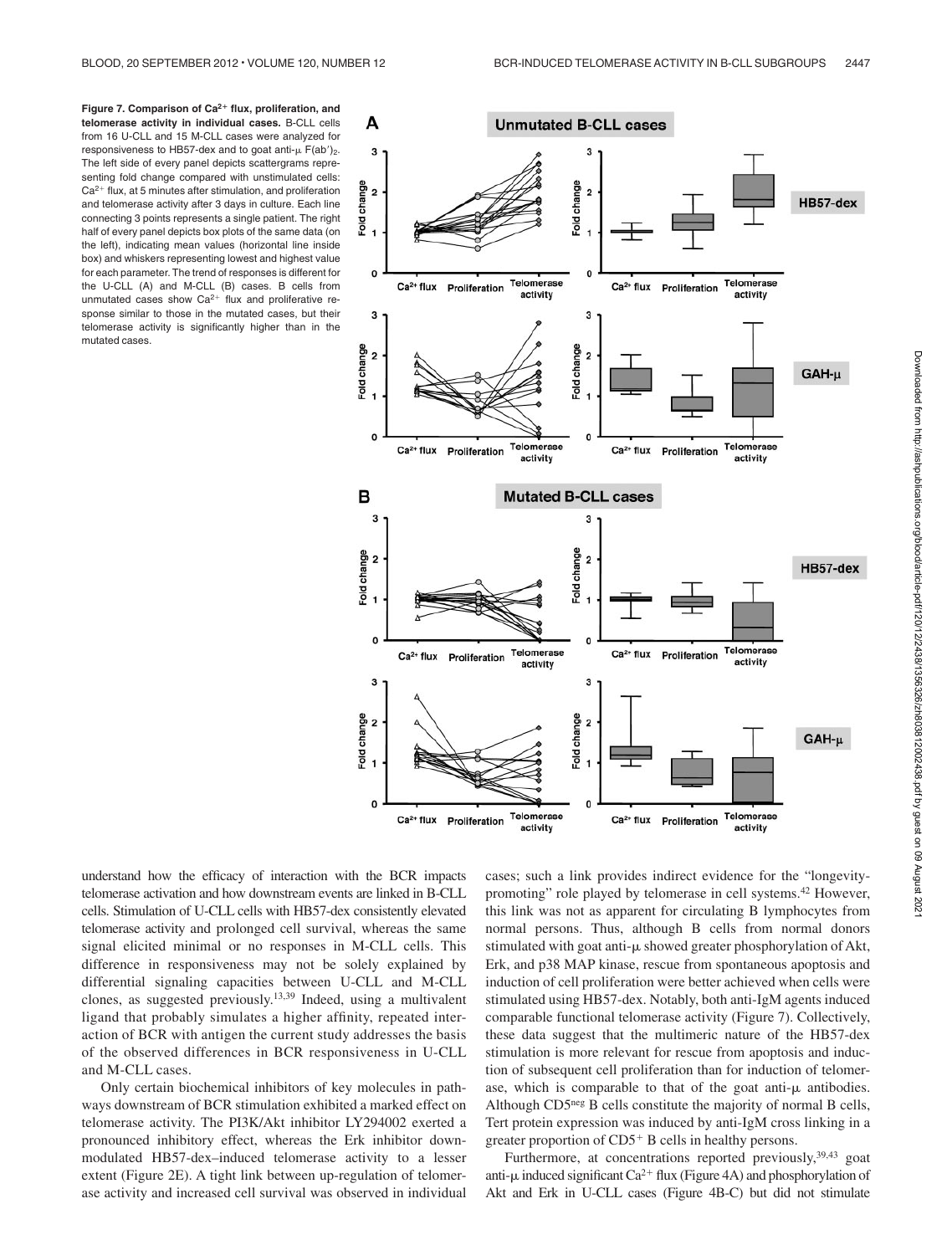appreciable proliferation in most cases. Indeed, stimulation with goat anti- $\mu$  uniformly induced an increase in apoptosis of the stimulated U-CLLcells (Figure 5C). On the contrary, even at a low concentration of  $0.1 \mu$ g/mL, HB57-dex elicited proliferation and rescue from apoptosis of the stimulated cells (Figure 3A-D) that originally exhibited features of  $G_0/G_1$  blocked cells based on the tight  $G_0/G_1$  peak in histograms of DNA content using propidium iodide (Figure 3B). Although the observed increases in cell proliferation seem negligible in vitro, such BCR-driven cell proliferation will impact noticeably in vivo on the bulk of the clone because relatively high lymphocyte counts are observed in CLL patients. In addition, if our data are representative of the level of proliferation induced in vivo, the findings suggest that the primary outcome of BCR stimulation is not proliferation but up-regulation of other processes that affect survival of CLL cells. However HB57-dex did not induce significant up-regulation of membrane proximal events. The superior efficacy of HB57-dex in providing survival and growth signals is probably the result of more prolonged receptor occupancy over the culture period, based on the multimeric structure provided by the dextran backbone. This is similar to the improved efficiency of polyclonal anti-IgM F(ab')<sub>2</sub> Abs to rescue B-CLL cells from apoptosis when displayed on beads.<sup>13</sup> Comparative studies conducted to differentiate responsiveness of B-CLL stimulated with goat anti- $\mu$  in soluble versus immobilized forms have shown that the soluble form leads to decreased metabolic mitochondrial activity and therefore a proapoptotic process.<sup>43</sup>

BCR reactivity with autoantigens is a relatively common feature of B-CLL cells,44-48 consistent with some CLL clones, primarily of the U-CLL subgroup, deriving from progenitor cells evolutionarily adapted to recognize and react to particular (auto)antigenic epitopes.<sup>49</sup> Cell proliferation without dangerous erosion of telomeres could occur if in vivo repeated T-I stimulations of B-CLL cells and their precursors by restricted sets of self-antigens in the microenvironment up-regulated telomerase; sustained signaling through the BCR would probably be especially effective at promoting survival and expansion of B-CLL cells, as occurs in vitro (Figure  $3A,D$ ).<sup>13</sup> In murine B-1 cell systems, BCR signaling is influenced by locale, $50$  as self-antigen recognition in specific microenvironments can confer a form of anergy on activated B cells. In addition, partially or completely anergized B-CLL cells from either subset can recover both sIgM expression and signaltransducing capacity spontaneously in vitro or after capping/ endocytosis, providing indirect evidence for engagement of putative antigen in vivo.<sup>39</sup>

Thus, this study indicates that T-I BCR-mediated signaling of B-CLL induces telomerase activity and promotes cell survival, apparently in the absence of major cell proliferation, preferentially in U-CLL cases. Up-regulated telomerase may link responsiveness to BCR stimulation and longevity of the clinically aggressive clonal cells from U-CLL. Such a connection between survival and T-I-induced telomerase activity was not found to exist in most M-CLL cases (Figures 2D and 3D); therefore, B cells from M-CLL cases might need other costimulatory (T cell–dependent?) interactions to promote cell survival and up-regulate telomerase's actions. Taken together, the present studies indicate that the quality (eg, valency, affinity) of antigen encounter with the BCR determines cell fate and longevity in CLL and may shed light on the observed differences in the pathophysiology of subgroups of CLL cases.

# **Acknowledgments**

This work was supported in part by the National Cancer Institute/ National Institutes of Health (CA81554) and by philanthropic contributions from the Karches Foundation, Prince Family Foundation, Marks Foundation, Jerome Levy Foundation, Leon Levy Foundation, the Tebil Foundation Inc, Andrew and Mona Albert Fund, Inc, and Joseph Eletto Leukemia Research Fund.

# **Authorship**

Contribution: R.N.D. planned the project outline, designed and conducted experiments, analyzed data, and wrote the manuscript; S.T. and T.B. conducted experiments; S.P. provided dextran conjugated mAb; P.K.A.M. provided dextran-conjugated mAb and reviewed manuscript; S.L.A., J.E.K., and K.R.R. examined CLL patients, provided clinical material, and reviewed the manuscript; and N.C. discussed the project outline and suggested editorial changes to the manuscript.

Conflict-of-interest disclosure: The authors declare no competing financial interests.

The current affiliation for S.P. is Department of Botany, Gurudas College, Kolkata, West Bengal, India.

Correspondence: Rajendra N. Damle, Feinstein Institute for Medical Research, 350 Community Dr, Manhasset, NY 11030; e-mail: rdamle@nshs.edu.

### **References**

- 1. Damle RN, Wasil T, Fais F, et al. Ig V gene mutation status and CD38 expression as novel prognostic indicators in chronic lymphocytic leukemia. Blood. 1999;94(6):1840-1847.
- 2. Hamblin TJ, Davis Z, Gardiner A, Oscier DG, Stevenson FK. Unmutated Ig VH genes are associated with a more aggressive form of chronic lymphocytic leukemia. Blood. 1999;94(6):1848- 1854.
- 3. Fais F, Ghiotto F, Hashimoto S, et al. Chronic lymphocytic leukemia B cells express restricted sets of mutated and unmutated antigen receptors. J Clin Invest. 1998;102(8):1515-1525.
- 4. Rassenti LZ, Kipps TJ. Lack of extensive mutations in the VH5 genes used in common B cell chronic lymphocytic leukemia. J Exp Med. 1993; 177(4):1039-1046.
- 5. Messmer BT, Albesiano E, Efremov DG, et al. Multiple distinct sets of stereotyped antigen receptors indicate a key role for antigen in promoting chronic lymphocytic leukemia. J Exp Med. 2004;200:519-525.
- 6. Stamatopoulos K, Belessi C, Moreno C, et al. Over 20% of patients with chronic lymphocytic leukemia carry stereotyped receptors: pathogenetic implications and clinical correlations. Blood. 2007;109(1):259-270.
- 7. Chiorazzi N, Ferrarini M. B cell chronic lymphocytic leukemia: lessons learned from studies of the B cell antigen receptor. Annu Rev Immunol. 2003;21:841-894.
- 8. Chiorazzi N, Rai KR, Ferrarini M. Chronic lymphocytic leukemia. N Engl J Med. 2005;352(8): 804-815.
- 9. Rosenwald A, Alizadeh AA, Widhopf G, et al. Relation of gene expression phenotype to immunoglobulin mutation genotype in B cell chronic lymphocytic leukemia. J Exp Med. 2001;194(11): 1639-1647.
- 10. Klein U, Tu Y, Stolovitzky GA, et al. Gene expression profiling of B cell chronic lymphocytic leukemia reveals a homogeneous phenotype related to memory B cells. J Exp Med. 2001;194(11):1625- 1638.
- 11. Coscia M, Pantaleoni F, Riganti C, et al. IGHV unmutated CLL B cells are more prone to spontaneous apoptosis and subject to environmental prosurvival signals than mutated CLL B cells. Leukemia. 2011;25(5):828-837.
- 12. Stevenson FK, Krysov S, Davies AJ, Steele AJ, Packham G. B-cell receptor signaling in chronic lymphocytic leukemia. Blood. 2011;118(16):4313- 4320.
- 13. Petlickovski A, Laurenti L, Li X, et al. Sustained signaling through the B-cell receptor induces Mcl-1 and promotes survival of chronic lymphocytic leukemia B cells. Blood. 2005;105(12):4820- 4827.
- 14. Martens UM, Brass V, Sedlacek L, et al. Telomere maintenance in human B lymphocytes. Br J Haematol. 2002;119(3):810-818.
- 15. Vogt S, Iking-Konert C, Hug F, Andrassy K, Hansch GM. Shortening of telomeres: evidence for replicative senescence of T cells derived from patients with Wegener's granulomatosis. Kidney Int. 2003;63(6):2144-2151.